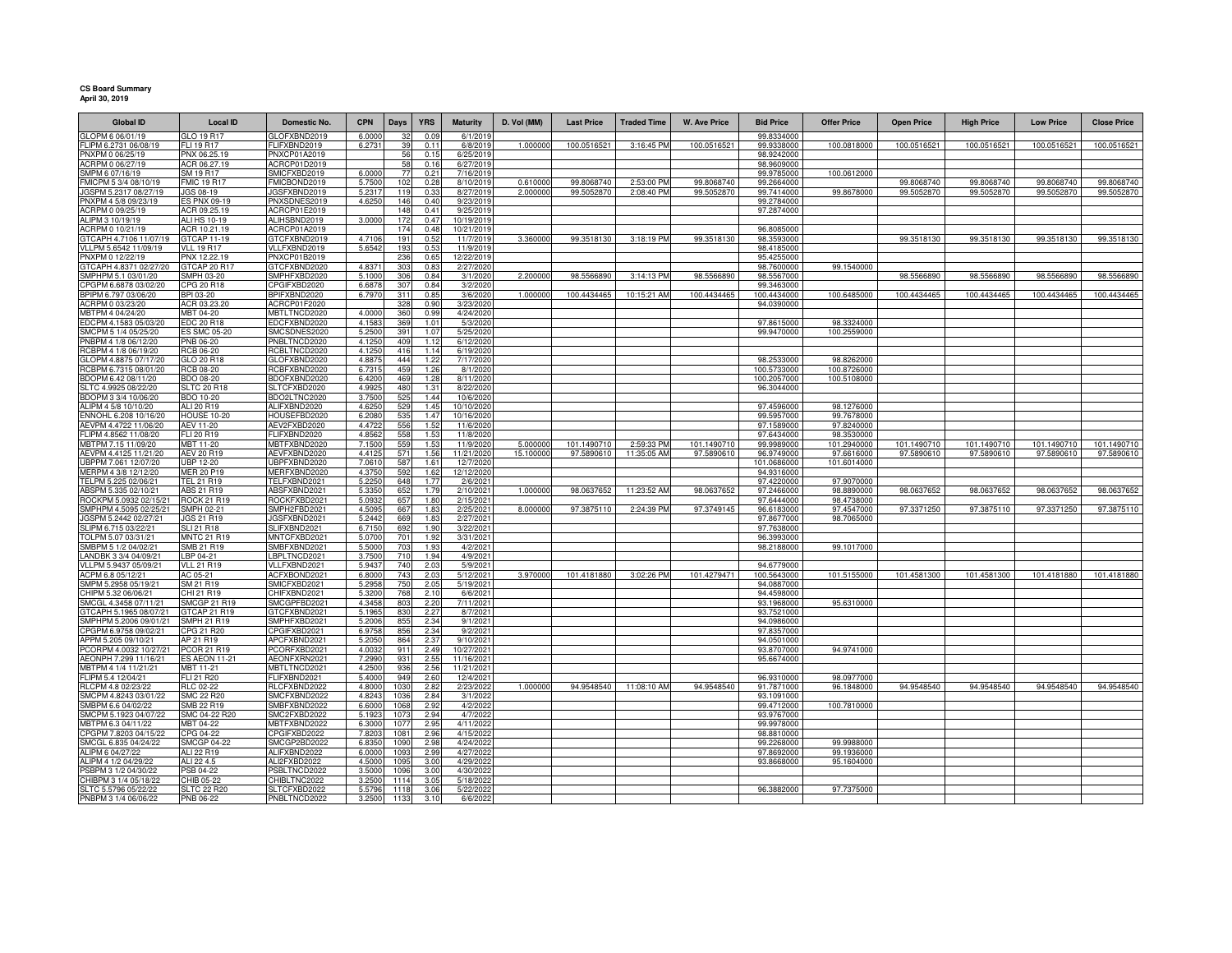| <b>Global ID</b>                                | <b>Local ID</b>                       | Domestic No.                 | <b>CPN</b>      | Days         | <b>YRS</b>   | <b>Maturity</b>         | D. Vol (MM) | <b>Last Price</b> | <b>Traded Time</b> | <b>W. Ave Price</b> | <b>Bid Price</b>          | <b>Offer Price</b>       | <b>Open Price</b> | <b>High Price</b> | <b>Low Price</b> | <b>Close Price</b> |
|-------------------------------------------------|---------------------------------------|------------------------------|-----------------|--------------|--------------|-------------------------|-------------|-------------------|--------------------|---------------------|---------------------------|--------------------------|-------------------|-------------------|------------------|--------------------|
| ENNOHL 6.131 07/16/22                           | HOUSE 22 R20                          | HOUSEFBD2022                 | 6.131           | 1173         | 3.21         | 7/16/202                |             |                   |                    |                     | 96.1292000                | 99.2958000               |                   |                   |                  |                    |
| SMPM 6.9442 07/16/22                            | SM 22 R19                             | SMICFXBD2022                 | 6.9442          | 1173         | 3.21         | 7/16/2022               |             |                   |                    |                     | 100.1109000               | 101.5416000              |                   |                   |                  |                    |
| AEVPM 5.0056 08/06/22<br>FLIPM 5.3567 08/20/22  | <b>AEV 22 R20</b><br>FLI 22 R20       | AEVFXBND2022<br>FLIFXBND2022 | 5.005<br>5.356  | 1194<br>1208 | 3.27<br>3.31 | 8/6/202<br>8/20/2022    | 0.30000     | 95.3336690        | 11:50:04 AM        | 95.3336690          | 92.8645000<br>95.5495000  |                          | 95.3336690        | 95.3336690        | 95.3336690       | 95.3336690         |
| EWPM 4 09/21/22                                 | EW 09-22                              | <b>EWBLTNCD2022</b>          | 4.000           | 1240         | 3.40         | 9/21/202                |             |                   |                    |                     |                           |                          |                   |                   |                  |                    |
| PNBPM 3 3/4 10/27/22                            | PNB 10-22                             | PNB2LTNC2022                 | 3.750           | 1276         | 3.49         | 10/27/2022              |             |                   |                    |                     |                           |                          |                   |                   |                  |                    |
| CHIBPM 3.65 12/02/22                            | CHIB 12-22                            | CHIB2LTN2022                 | 3.650           | 131          | 3.59         | 12/2/202                |             |                   |                    |                     |                           |                          |                   |                   |                  |                    |
| ROBBNK 4 1/8 12/16/22                           | <b>RBANK 12-22</b>                    | RBANKLTN2022                 | 4.125           | 1326         | 3.63         | 12/16/2022              |             |                   |                    |                     |                           |                          |                   |                   |                  |                    |
| SMCGL 5 3/8 12/22/22                            | <b>SMCGP 22 R20</b>                   | SMCGPFBD2022                 | 5.375           | 133          | 3.65         | 12/22/2022              |             |                   |                    |                     | 93.2842000                |                          |                   |                   |                  |                    |
| FLIPM 5.0496 01/07/23<br>RCBPM 3 3/4 02/11/23   | CPI 01-23 R20<br>RCB 02-23            | CPIFXBND2023<br>RCBLTNCD2023 | 5.0496<br>3.750 | 1348<br>1383 | 3.69<br>3.79 | 1/7/2023<br>2/11/2023   | 1.200000    | 92.6286590        | 11:45:53 AM        | 92.6814056          | 92.4852000                |                          | 92.9451388        | 92.9451388        | 92.6286590       | 92.6286590         |
| BDOPM 3 5/8 02/18/23                            | BDO 02-23                             | <b>BDOLTNCD2023</b>          | 3.625           | 1390         | 3.81         | 2/18/2023               |             |                   |                    |                     |                           |                          |                   |                   |                  |                    |
| GTCAPH 5.0937 02/27/23                          | GTCAP 23 R20                          | GTCFXBND2023                 | 5.093           | 1399         | 3.83         | 2/27/2023               |             |                   |                    |                     | 89.3655000                |                          |                   |                   |                  |                    |
| SMPHPM 5.663 03/01/23                           | <b>SMPH 23 R21</b>                    | SMPHFXBD2023                 | 5.663           | 1401         | 3.84         | 3/1/2023                | 1.000000    | 96.5190020        | 11:48:46 AM        | 96.5190020          | 89.3727000                | 99.6957000               | 96.5190020        | 96.5190020        | 96.5190020       | 96.5190020         |
| SMCPM 6 1/4 03/19/23                            | SMC 23 R21                            | SMCFXBND2023                 | 6.250           | 1419         | 3.89         | 3/19/202                |             |                   |                    |                     | 97.4672000                | 99.1455000               |                   |                   |                  |                    |
| PNBPM 3 7/8 04/26/23<br>EDCPM 4.7312 05/03/23   | PNB 04-23<br>EDC 23 R19               | PNBLTNCD2023<br>EDCFXBND2023 | 3.875<br>4.731  | 1457<br>1464 | 3.99<br>4.01 | 4/26/2023<br>5/3/2023   |             |                   |                    |                     | 91.3879000                |                          |                   |                   |                  |                    |
| SECBPM 3 7/8 05/08/23                           | <b>SECB 05-23</b>                     | SECBLTNC2023                 | 3.875           | 1469         | 4.02         | 5/8/2023                |             |                   |                    |                     |                           |                          |                   |                   |                  |                    |
| BPIPM 3 3/4 05/24/23                            | BPI 05-23                             | BPILTNCD2023                 | 3.750           | 1485         | 4.07         | 5/24/2023               |             |                   |                    |                     |                           |                          |                   |                   |                  |                    |
| ACPM 3.92 07/07/23                              | AC 23 R22                             | ACFXBOND2023                 | 3.920           | 1529         | 4.19         | 7/7/2023                | 1.50000     | 92.1826260        | 3:34:16 PM         | 92.1826260          | 89.0026000                |                          | 92.1826260        | 92.1826260        | 92.1826260       | 92.1826260         |
| SMCGL 4.7575 07/11/23                           | SMCGP 23 R21                          | SMCGPFBD2023                 | 4.757           | 153          | 4.20         | 7/11/2023               |             |                   |                    |                     | 87.7270000                |                          |                   |                   |                  |                    |
| GLOPM 5.2792 07/17/23<br>SMCGL 6 3/4 08/17/23   | GLO 23 R20<br>SMCGP 08-23 R21         | GLOFXBND2023<br>SMCGP2BD2023 | 5.279<br>6.750  | 153<br>157   | 4.21<br>4.30 | 7/17/202<br>8/17/2023   | 1.00000     | 95.5558190        | 11:51:02 AM        | 95.5558190          | 88.7026000<br>92.4817000  |                          | 95.5558190        | 95.5558190        | 95.5558190       | 95.5558190         |
| UBPPM 4 3/8 08/21/23                            | UBP 08-23                             | UBPLTNCD2023                 | 4.375           | 157          | 4.31         | 8/21/2023               |             |                   |                    |                     |                           |                          |                   |                   |                  |                    |
| MBTPM 3 1/2 09/19/23                            | MBT 09-23                             | MBTLTNCD2023                 | 3.500           | 160          | 4.39         | 9/19/2023               |             |                   |                    |                     |                           |                          |                   |                   |                  |                    |
| ALIPM 7.0239 10/05/23                           | ALI 23 R21                            | ALI2FXBD2023                 | 7.023           | 1619         | 4.43         | 10/5/202                | 3,000000    | 103.9506080       | 2:30:59 PM         | 103.9506080         | 100.0871000               |                          | 103.9506080       | 103.9506080       | 103.9506080      | 103.9506080        |
| ALIPM 3.8915 10/07/23                           | ALI 23 R22                            | ALIFXBND2023                 | 3.891           | 1621         | 4.44         | 10/7/2023               |             |                   |                    |                     | 88.3278000                |                          |                   |                   |                  |                    |
| PCORPM 4.5219 10/27/23                          | <b>PCOR 23 R21</b>                    | PCORFXBD2023                 | 4.5219          | 1641         | 4.49         | 10/27/2023              |             |                   |                    |                     | 86.9970000                | 92.8187000               |                   |                   |                  |                    |
| SECBPM 4 1/2 11/02/23<br>BDOPM 4 3/8 11/07/23   | SECB 11-23<br><b>BDO 11-23</b>        | SECB2LTN2023<br>BDO2LTNC2023 | 4.500<br>4.375  | 1647<br>1652 | 4.51<br>4.52 | 11/2/2023<br>11/7/202   | 0.200000    | 93.9340360        | 2:02:46 PM         | 93.9340360          |                           |                          | 93.9340360        | 93.9340360        | 93.9340360       | 93.9340360         |
| FLIPM 5.4333 11/08/23                           | <b>FLI 23 R20</b>                     | FLIFXBND2023                 | 5.433           | 165          | 4.53         | 11/8/202                |             |                   |                    |                     | 93.4226000                |                          |                   |                   |                  |                    |
| AEONPH 7.695 11/16/23                           | <b>ES AEON 11-23</b>                  | AEONFXRN2023                 | 7.695           | 1661         | 4.55         | 11/16/2023              |             |                   |                    |                     | 92.5985000                |                          |                   |                   |                  |                    |
| AEVPM 4.6188 11/21/23                           | <b>AEV 23 R20</b>                     | AEVFXBND2023                 | 4.618           | 1666         | 4.56         | 11/21/2023              |             |                   |                    |                     | 86.3317000                |                          |                   |                   |                  |                    |
| EWPM 4 5/8 12/07/23                             | EW 12-23                              | EWBLTNCD2023                 | 4.625           | 1682         | 4.61         | 12/7/202                |             |                   |                    |                     |                           |                          |                   |                   |                  |                    |
| SMPM 5.159 12/09/23<br>VLLPM 8 12/21/23         | SM 23 R21<br><b>VLL 23 R21</b>        | SMICFXBD2023<br>VLLFXBND2023 | 5.1590<br>8.000 | 1684<br>1696 | 4.61<br>4.64 | 12/9/2023<br>12/21/2023 |             |                   |                    |                     | 92.8539000<br>99.9951000  |                          |                   |                   |                  |                    |
| CHIBPM 4.55 01/12/24                            | CHIB 01-24                            | CHIBLTNC2024                 | 4.5500          | 1718         | 4.70         | 1/12/2024               |             |                   |                    |                     |                           |                          |                   |                   |                  |                    |
| ROBBNK 4 7/8 01/16/24                           | <b>RBANK 01-24</b>                    | RBANKLTN2024                 | 4.875           | 172          | 4.72         | 1/16/2024               |             |                   |                    |                     |                           |                          |                   |                   |                  |                    |
| FDCPM 6.1458 01/24/24                           | FDC 24 R21                            | FDCFXBND2024                 | 6.145           | 173          | 4.74         | 1/24/2024               |             |                   |                    |                     | 96.5858000                |                          |                   |                   |                  |                    |
| APPM 7.5095 01/25/24                            | AP 24 R22                             | APCFXBND2024                 | 7.509           | 173          | 4.74         | 1/25/2024               | 3.00000     | 101.0301880       | 2:24:48 PM         | 101.0301880         | 98.0826000                |                          | 101.0301880       | 101.0301880       | 101.0301880      | 101.0301880        |
| ALIPM 5 01/30/24<br>TELPM 5.2813 02/06/24       | ALI 24 R20<br><b>TEL 24 R21</b>       | ALIFXBND2024<br>TELFXBND2024 | 5.000<br>5.281  | 1736<br>1743 | 4.75<br>4.77 | 1/30/2024<br>2/6/2024   |             |                   |                    |                     | 92.0319000<br>88.4306000  | 93.9494000               |                   |                   |                  |                    |
| PSBPM 5 02/09/24                                | PSB 02-24                             | PSBLTNCD2024                 | 5,0000          | 1746         | 4.78         | 2/9/2024                |             |                   |                    |                     |                           |                          |                   |                   |                  |                    |
| JGSPM 5.3 02/27/24                              | <b>JGS 24 R20</b>                     | JGSFXBND2024                 | 5.300           | 1764         | 4.83         | 2/27/2024               |             |                   |                    |                     | 88.4491000                |                          |                   |                   |                  |                    |
| SMCPM 5.284 03/01/24                            | <b>SMC 24 R22</b>                     | SMCFXBND2024                 | 5.2840          | 1767         | 4.84         | 3/1/2024                |             |                   |                    |                     | 90.5169000                |                          |                   |                   |                  |                    |
| STIEPM 5.8085 03/23/24                          | STIESG 24 R22                         | STIGFXBD2024                 | 5.808           | 1789         | 4.90         | 3/23/2024               |             |                   |                    |                     | 93.5146000                |                          |                   |                   |                  |                    |
| MEGPM 5.3535 03/28/24<br>RCBPM 5 1/2 03/28/24   | <b>MEG 24 R22</b><br><b>RCB 03-24</b> | MEGFXBND2024<br>RCBLTNCD2024 | 5.353<br>5.500  | 1794<br>1794 | 4.91<br>4.91 | 3/28/2024<br>3/28/2024  |             |                   |                    |                     | 89.4254000                |                          |                   |                   |                  |                    |
| TOLPM 5 1/2 03/31/24                            | <b>MNTC 24 R21</b>                    | MNTCFXBD2024                 | 5.500           | 1797         | 4.92         | 3/31/2024               |             |                   |                    |                     | 91.8437000                |                          |                   |                   |                  |                    |
| SMBPM 6 04/02/24                                | <b>SMB 24 R21</b>                     | SMBFXBND2024                 | 6.000           | 1799         | 4.93         | 4/2/2024                |             |                   |                    |                     | 90.4849000                |                          |                   |                   |                  |                    |
| MBTPM 5 3/8 04/04/24                            | MBT 04-24                             | MBT2LTNC2024                 | 5.375           | 1801         | 4.93         | 4/4/2024                |             |                   |                    |                     |                           |                          |                   |                   |                  |                    |
| PBC 5 5/8 04/08/24                              | <b>PBCOM 04-24</b>                    | PBCOMLTN2024                 | 5.625           | 1805         | 4.94         | 4/8/2024                |             |                   |                    |                     |                           |                          |                   |                   |                  |                    |
| PCORPM 7.8183 04/19/24<br>SMCGL 7.1783 04/24/24 | <b>PCOR 24 R22</b><br>SMCGP 04-24 R22 | PCORFXBD2024<br>SMCGP2BD2024 | 7.818<br>7.178  | 1816<br>1821 | 4.97<br>4.99 | 4/19/2024<br>4/24/2024  |             |                   |                    |                     | 102.5593000<br>99.7842000 | 100.0000000              |                   |                   |                  |                    |
| SMPHPM 5.1683 05/18/24                          | SMPH 05-24 R22                        | SMPH2FBD2024                 | 5.168           | 1845         | 5.05         | 5/18/2024               |             |                   |                    |                     | 87.1123000                | 95.3777000               |                   |                   |                  |                    |
| SMPM 5.6125 05/19/24                            | SM 24 R21                             | MICFXBD2024                  | 5.612           | 1846         | 5.05         | 5/19/2024               |             |                   |                    |                     | 87.4108000                |                          |                   |                   |                  |                    |
| MBTPM 3 7/8 07/20/24                            | MBT 07-24                             | MBTLTNCD2024                 | 3.875           | 190          | 5.22         | 7/20/2024               |             |                   |                    |                     |                           |                          |                   |                   |                  |                    |
| FFPM 6.0952 07/21/24                            | DD 24 R22                             | DDFXBOND2024                 | 6.095           | 190          | 5.23         | 7/21/2024               |             |                   |                    |                     | 95.0174000                |                          |                   |                   |                  |                    |
| GTCAPH 5 5/8 08/07/24<br>VLLPM 5.7512 08/08/24  | GTCAP 24 R21<br><b>VLL 24 R23</b>     | GTCFXBND2024<br>VLLFXBND2024 | 5.625<br>5.7512 | 192<br>192   | 5.27<br>5.28 | 8/7/2024<br>8/8/2024    |             |                   |                    |                     | 85.9720000<br>90.9153000  |                          |                   |                   |                  |                    |
| PNBPM 5 3/4 08/27/24                            | PNB 08-24                             | PNBLTNCD2024                 | 5.7500          | 1946         | 5.33         | 8/27/2024               |             |                   |                    |                     |                           |                          |                   |                   |                  |                    |
| SMPHPM 5.7417 09/01/24                          | <b>SMPH 24 R21</b>                    | SMPHFXBD2024                 | 5.7417          | 1951         | 5.34         | 9/1/2024                |             |                   |                    |                     | 88.2717000                |                          |                   |                   |                  |                    |
| BDOPM 5 3/8 10/12/24                            | BDO 10-24                             | BDOLTNCD2024                 | 5.375           | 1992         | 5.45         | 10/12/2024              |             |                   |                    |                     |                           |                          |                   |                   |                  |                    |
| FLIPM 5.6389 12/04/24                           | <b>FLI 24 R21</b>                     | FLIFXBND2024                 | 5.638           | 2045         | 5.60         | 12/4/2024               |             |                   |                    |                     | 90.4946000<br>93.1963000  |                          |                   |                   |                  |                    |
| SMCGL 6 1/4 12/22/24<br>ACPM 4.82 02/10/25      | <b>SMCGP 24 R22</b><br>AC 25 R23      | SMCGPFBD2024<br>ACFXBOND2025 | 6.250<br>4.820  | 2063<br>2113 | 5.65<br>5.79 | 12/22/2024<br>2/10/2025 |             |                   |                    |                     | 89.7203000                |                          |                   |                   |                  |                    |
| RLCPM 4.9344 02/23/25                           | <b>RLC 02-25</b>                      | RLCFXBND2025                 | 4.934           | 2126         | 5.82         | 2/23/202                |             |                   |                    |                     | 84.9283000                |                          |                   |                   |                  |                    |
| SMPHPM 6.0804 03/01/25                          | SMPH 03-25 R23                        | SMPH2FBD2025                 | 6.080           | 2132         | 5.84         | 3/1/202                 |             |                   |                    |                     | 94.7328000                | 98.5733000               |                   |                   |                  |                    |
| SMCPM 6 5/8 03/19/25                            | SMC 25 R23                            | SMCFXBND2025                 | 6.625           | 2150         | 5.89         | 3/19/202                |             |                   |                    |                     | 98.2014000                | 100.6035000              |                   |                   |                  |                    |
| ALIPM 5 5/8 04/25/25                            | ALI 25 R21<br><b>SLTC 25 R22</b>      | ALIFXBND2025<br>SLTCFXBD2025 | 5.625<br>6.4872 | 2187<br>2214 | 5.99<br>6.06 | 4/25/2025<br>5/22/2025  |             |                   |                    |                     | 92.9109000<br>91.6612000  | 99.9985000<br>99.3149000 |                   |                   |                  |                    |
| SLTC 6.4872 05/22/25<br>TOLPM 6.6407 07/04/25   | <b>NLEX 25 R23</b>                    | NLEXFXBD2025                 | 6.640           | 2257         | 6.18         | 7/4/2025                |             |                   |                    |                     | 93.4259000                |                          |                   |                   |                  |                    |
| ENNOHL 6.8666 07/16/25                          | HOUSE 25 R22                          | HOUSEFBD2025                 | 6.866           | 226          | 6.2          | 7/16/202                |             |                   |                    |                     | 95.6781000                |                          |                   |                   |                  |                    |
| FLIPM 5.7139 08/20/25                           | FLI 25 R22                            | FLIFXBND2025                 | 5.713           | 230          | 6.31         | 8/20/202                |             |                   |                    |                     | 92.7649000                |                          |                   |                   |                  |                    |
| PCORPM 8.0551 10/19/25                          | <b>PCOR 25 R23</b>                    | PCORFXBD2025                 | 8.055           | 236          | 6.47         | 10/19/202               |             |                   |                    |                     | 95.9971000                |                          |                   |                   |                  |                    |